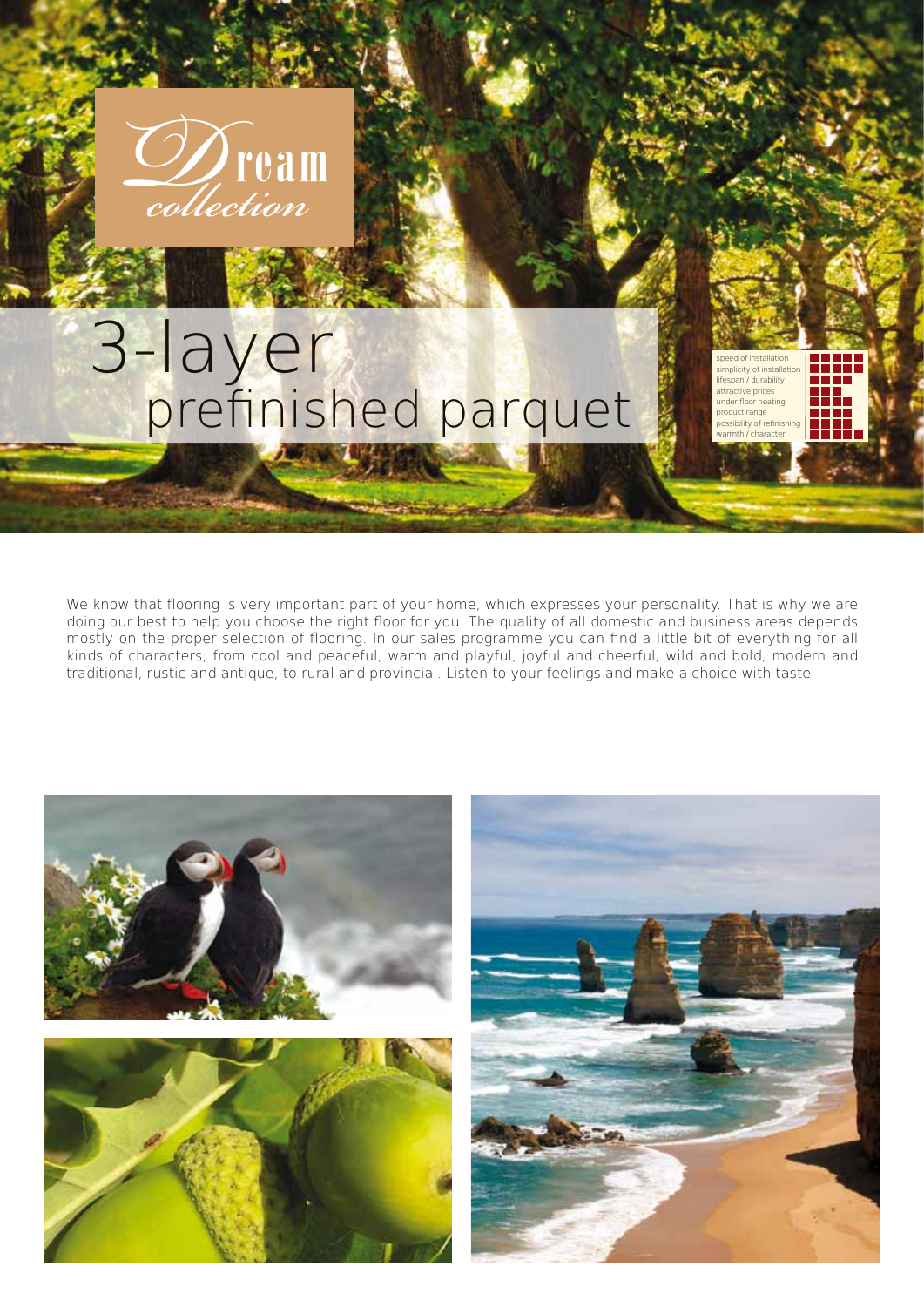



1860 x 189 x 15/4 mm

SUITABL

CLICK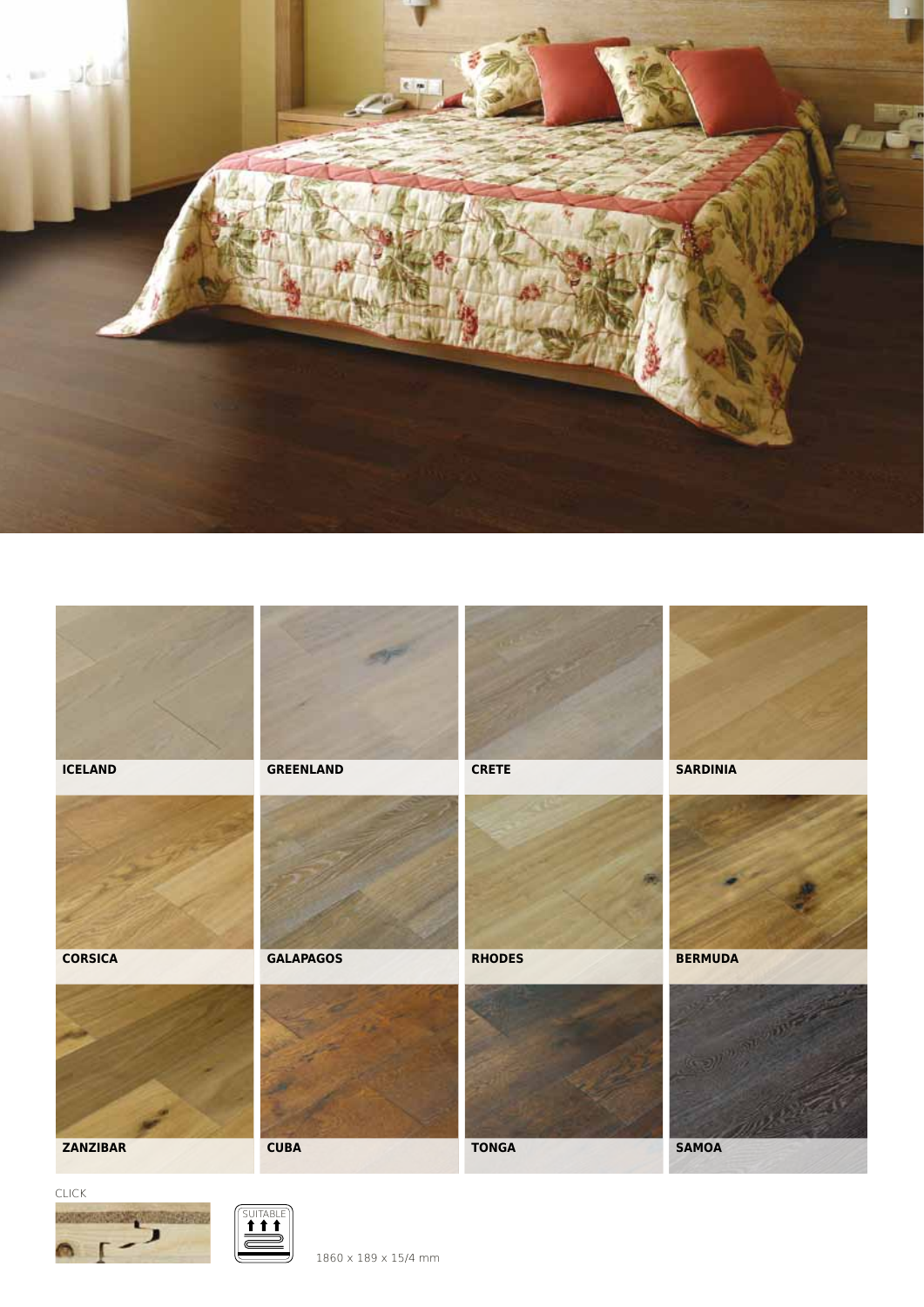

## 2-layer prefinished parquet

speed of installation simplicity of installation lifespan / durability attractive prices under floor heating product range possibility of refinishing  $m$ th  $\tilde{\ell}$  character



We know that flooring is very important part of your home, which expresses your personality. That is why we are doing our best to help you choose the right floor for you. The quality of all domestic and business areas depends mostly on the proper selection of flooring. In our sales programme you can find a little bit of everything for all kinds of characters; from cool and peaceful, warm and playful, joyful and cheerful, wild and bold, modern and traditional, rustic and antique, to rural and provincial. Listen to your feelings and make a choice with taste.